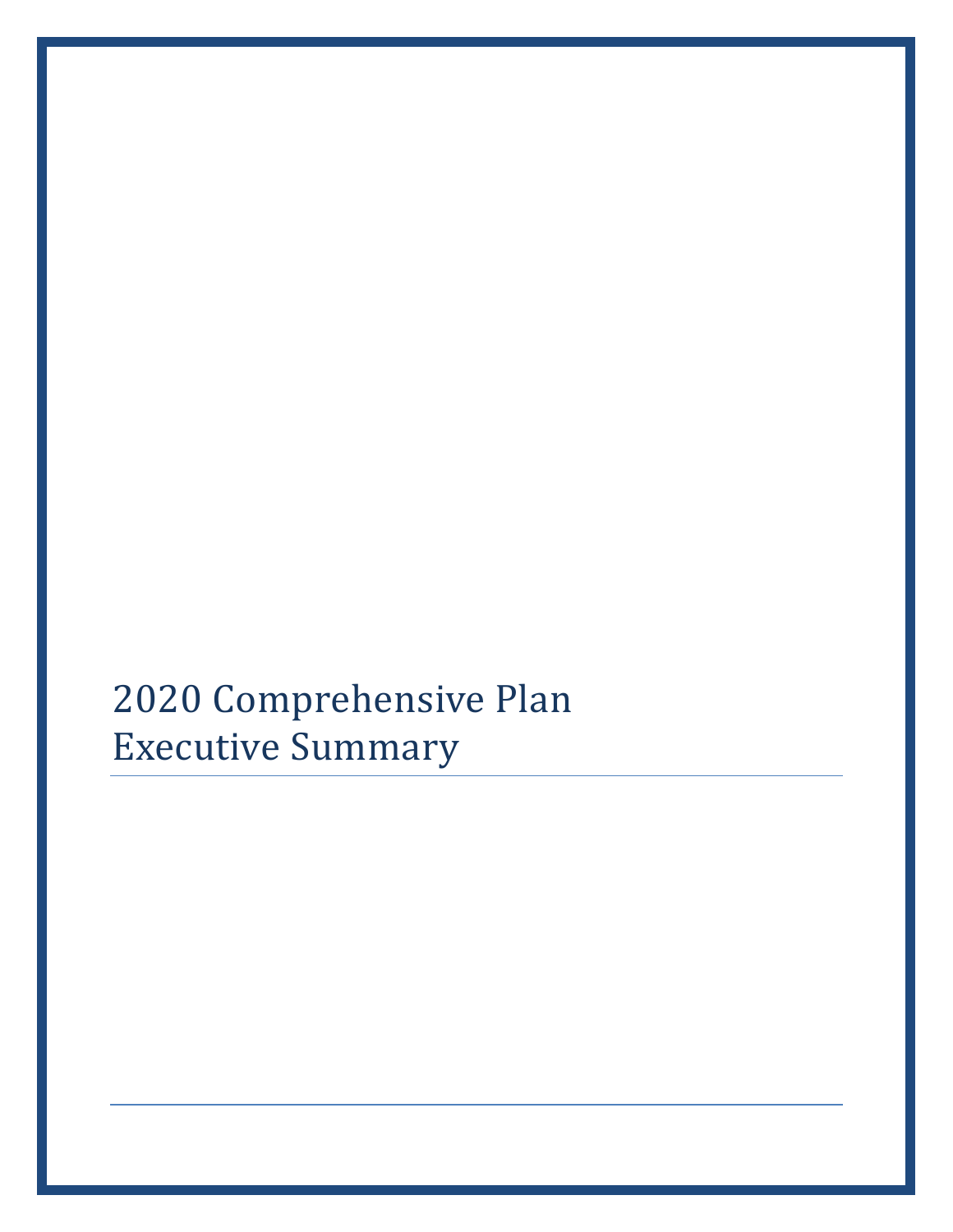# A message to the residents of Oconee County

Oconee County has prepared a new Comprehensive Plan that guides the County's growth and development decisions over the course of the next 10 years. The Plan is required, by State law, to be revised every five years. It is a living document that should be updated regularly as conditions change and shifts occur in public policy.

Primary input for the Comprehensive Plan was developed with input from the residents. Over the course of seven months, nine public outreach meetings were held in all five voting districts. Approximately 500 citizens attended these meetings and 250 comments were received. Five surveys were included as supplements to the Upstate Journal which resulted in over 1,100 completed surveys with an additional 350+ survey comments. In short, the County reached out for citizen input using radio and newspaper advertisements. The following pages describe the results of public participation that informed and guided this planning document.

The Comprehensive Plan is the County's principle guiding or vision document  $$ designed to formulate a coordinated, long-term planning program to maintain and enhance the managed growth and viability of the County. The Plan lays out the desired future for the County and relates how that future is to be achieved. It serves as a resource to both the public and private sector by projecting how land will develop, housing needs met, training developed to attract businesses with well compensated jobs, how recreational interests are developed while protecting the environment, and how public services and facilities will be provided and improved.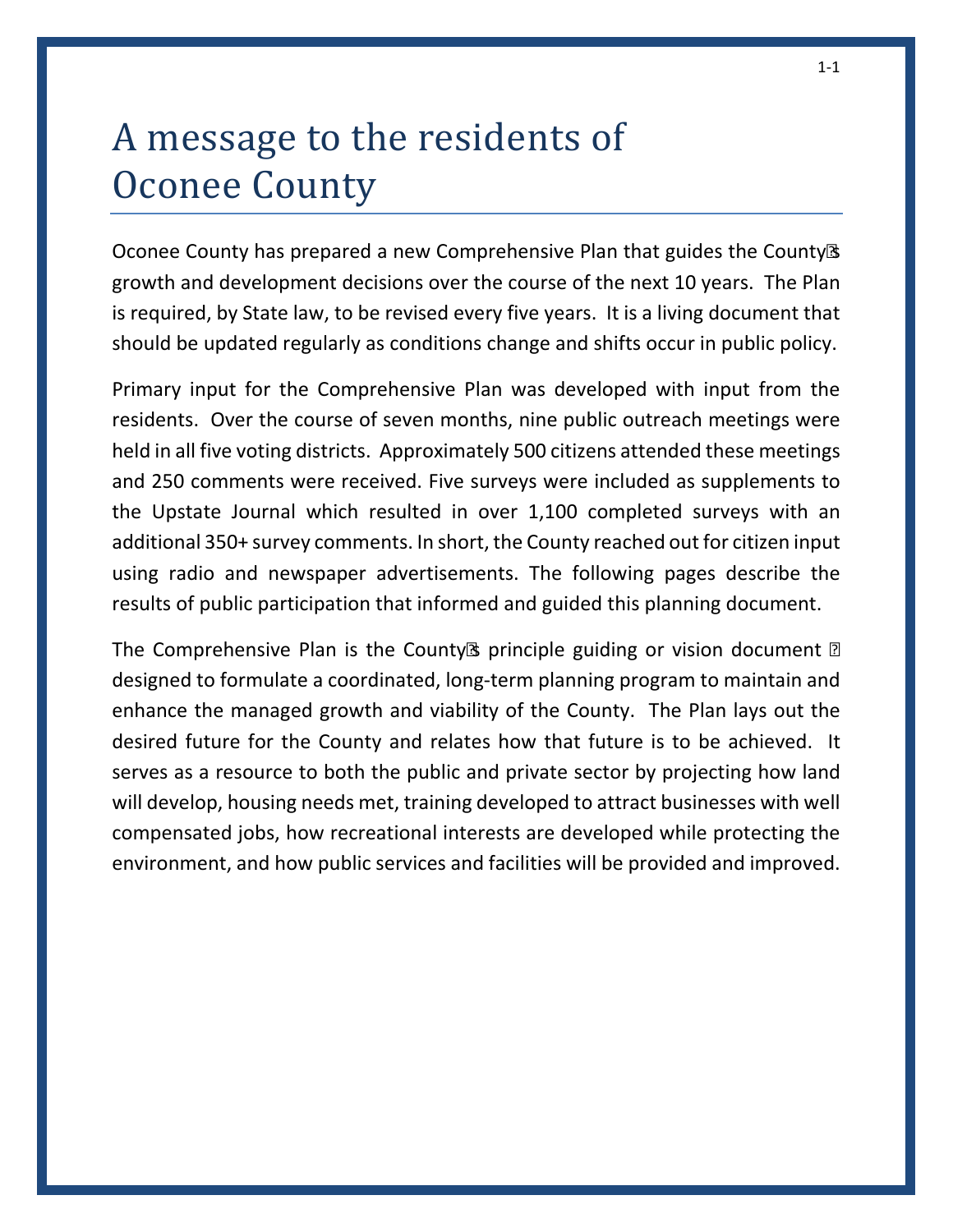The County will use the Comprehensive Plan in the following ways:

#### • **Goals, Objectives, and Strategies**

The Comprehensive Plan provides objectives and strategies that guide short term actions to reach long term goals. These strategies, which are reflections of County values identified through public outreach efforts, will be used as guidelines in the analysis of managing growth and other capital investment decisions.

#### • **Future Land Use Map**

The Future Land Use Map shall be referenced in making managed growth and capital investment decisions. It provides a representation of the County's vision helping to guide development based on citizen input, development needs and preferences and indicates areas where various types of land uses should be encouraged to grow.

#### • **Implementation Plan**

The Executive Summary includes an Implementation Plan that will direct public investment and private initiative: Plan implementation is carried out through the adoption or revision of ordinances and through the completion of projects and programs outlined in the goals, objectives and strategies sections.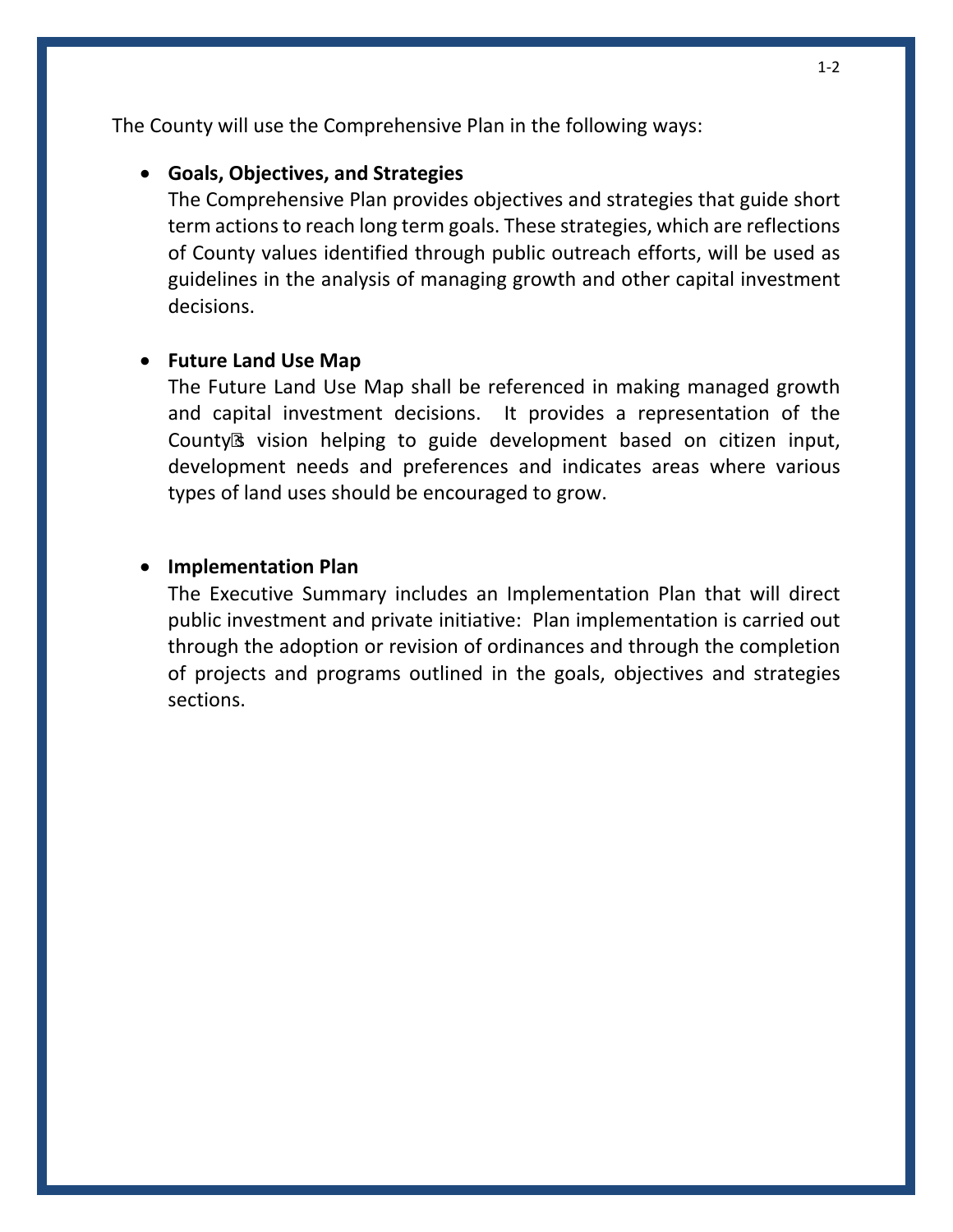# A call to action

This is a dynamic time for Oconee County. Rapidly changing technology, national demographic shifts, and changing market preferences are reshaping our county. Many of the changes Oconee County has experienced over the last decade present daunting challenges. But at the same time, the County has had successes addressing needs and cultivating its unique assets. The Plan's recommended actions include more visionary efforts to address our challenges and build upon our assets.

#### Challenges to Overcome:

- Stagnant workforce growth
- Transportation Infrastructure planning for cars, bikes, and pedestrians
- Need for more higher paying careers.
- Lack of emphasis on training for skilled jobs
- Critical shortage of affordable & obtainable housing
- Shortage of housing and planning for housing and care for our aging population
- Limited internet availability
- Divided population regarding managing growth
- Limited entertainment options

#### Assets to Build On:

- Growth Region
- I-85 corridor
- Clemson University and Tri- County Technical College
- Retirement communities
- Agricultural areas
- Mountain, lakes, and rivers
- Strong light-industry base
- Geographic placement and mild climate
- Quality tourist-areas
- Quality K-12 education
- Recreational activities biking, hiking, boating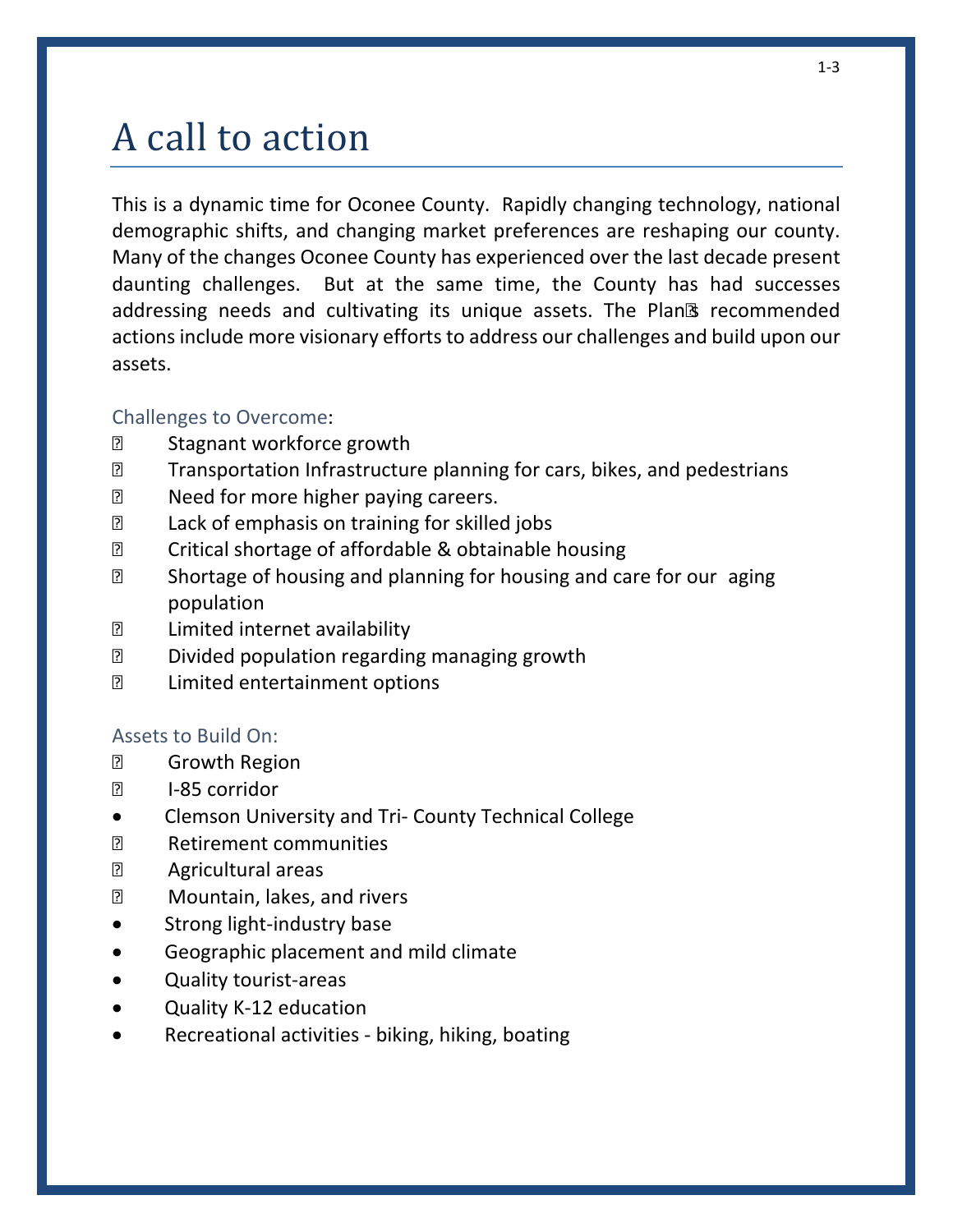### How to measure progress

The many strategies in the Comprehensive Plan vary widely by their very natures. Some are relatively easy to measure; while others are more complex and subjective, reflecting such words as "encourage", "leverage" or "promote." Consequently, there is no single uniform system of measuring the success of all these strategies. As progress of a strategy is identified, regular updates will be made to the County Council. Once experience is gained completing a strategy, the lessons learned will be adapted to the remaining similar strategies.

### How can citizens become involved

The foundation of the Comprehensive Plan rests on input from the County's citizens. Once the plan has been accepted by the County Council, the Planning Commission will begin addressing the goals, objectives and strategies that fall within their purview. Other boards, committees and commissions, along with the County Council will address other identified priorities. Continued input from citizens and nongovernmental organizations will be critical to success. This can be accomplished by attending and speaking at meetings of the Planning Commission or County Council. Additionally, making written comments to these groups, meeting with Commission members, or any combination of these means is encouraged. Meeting dates and times of these groups can be found on the county's web site: oconeesc.com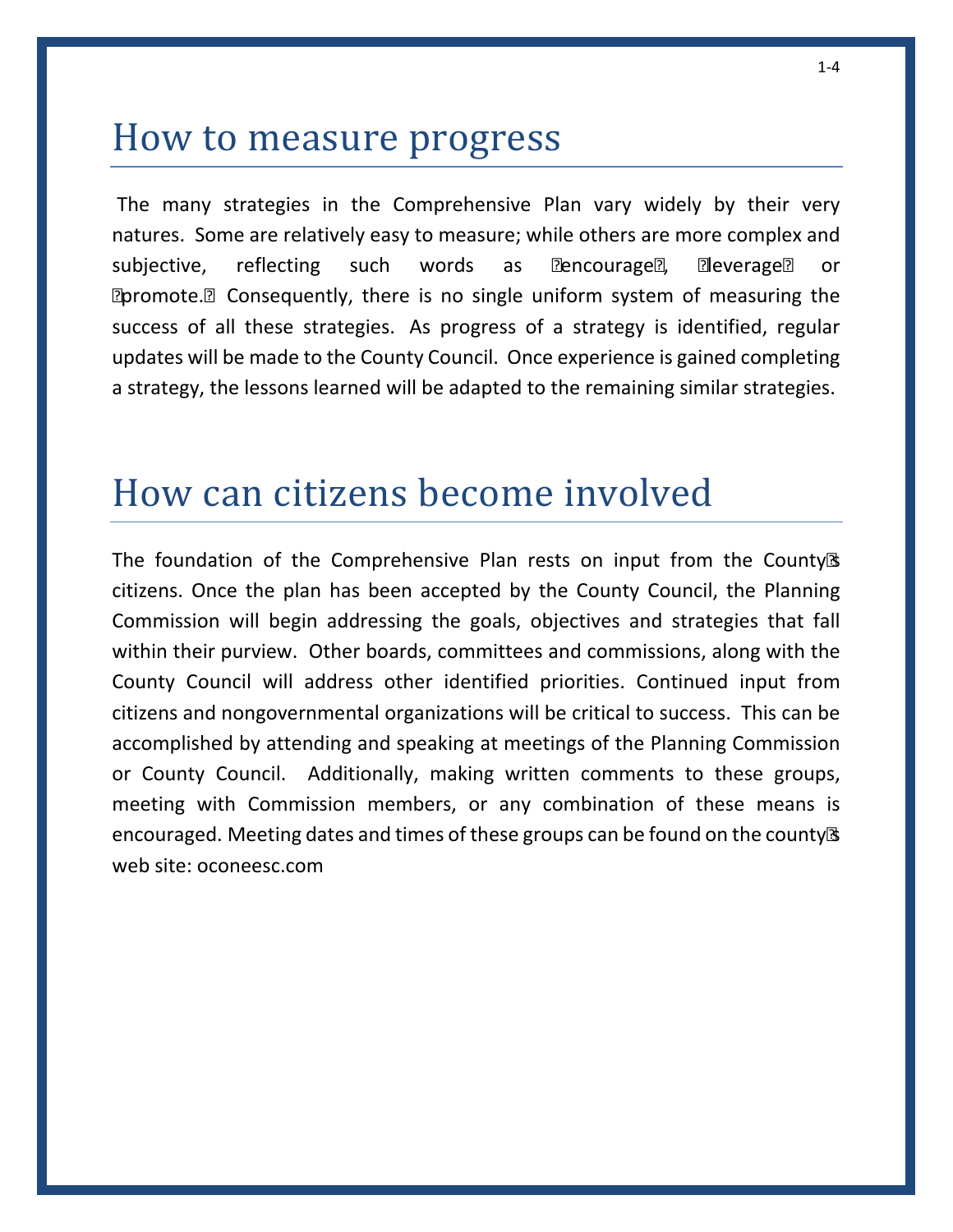## Who we heard from

The Comprehensive Plan is revised based on citizen input. To encourage citizens to attend upcoming meetings, newspaper advertisements and radio announcements were used. Nine public outreach meetings were held in all five voting districts. Approximately 500 citizens attended these meetings and we received over 250 comments. Additionally, five newspaper inserts were published with surveys to 10,000 addresses, of which 1187 surveys were returned with an additional 350+survey comments. There were 14 initial focus-group meetings held with stakeholders representing industry, business, environmental, social and community groups. Additional meetings were held with 15 interested stakeholder groups. Multiple emails were received from individuals and groups. Lastly, there were 20 planning commission meetings dedicated in whole or in-part to the Comprehensive Plan process.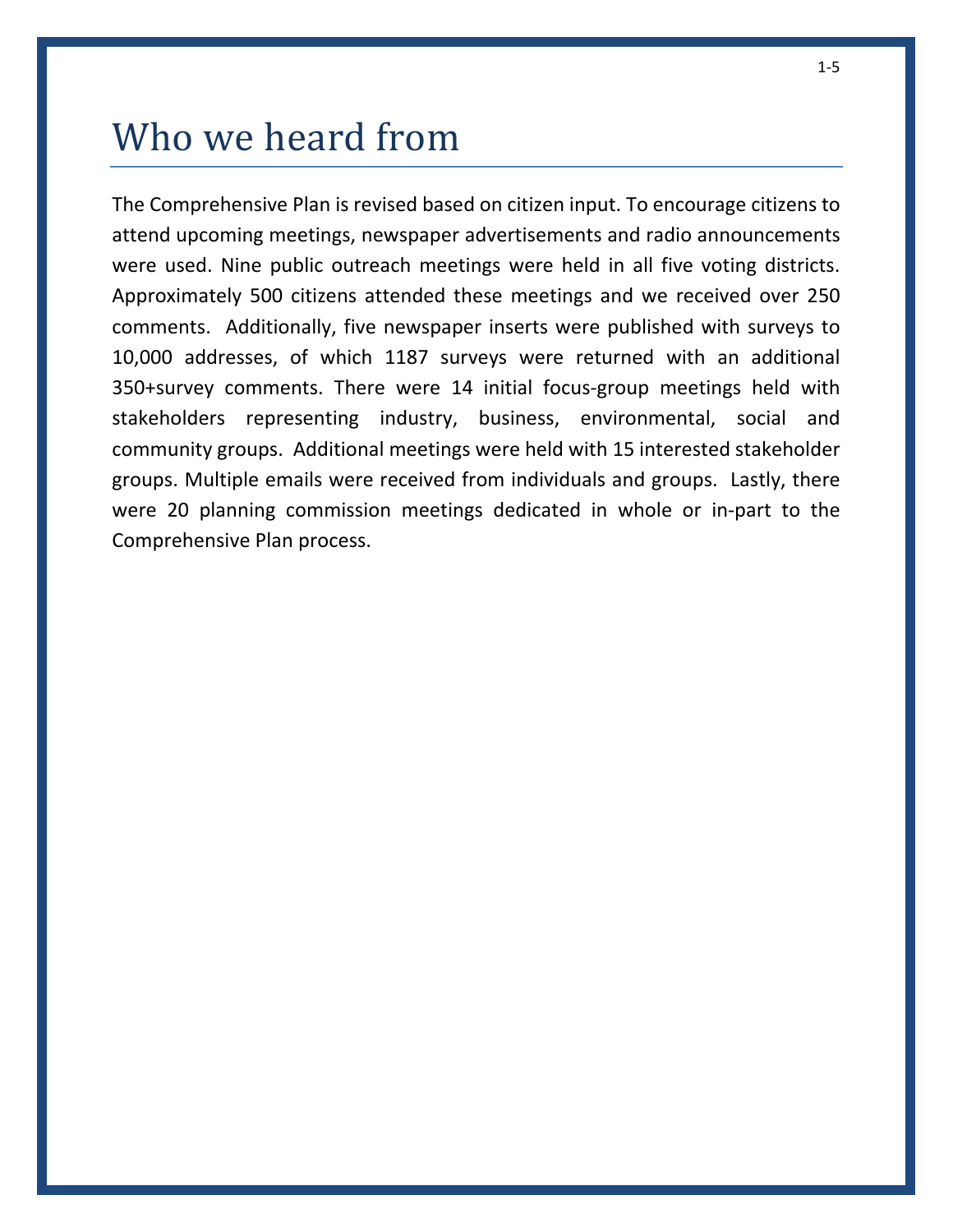### What we heard

The topics listed below are some of the primary concerns we heard from the citizens and citizen groups during the planning process. The comments that received the most attention are listed and grouped under the general topic. These were identified based on citizen input and are not intended to be in a ranked order.

#### • **Transportation:**

- $\circ$  Build a road system for the future
- o Improve maintenance of existing road system
- o Bicycle & pedestrian infrastructure incorporated and expanded into our transportation system
- o Rural transportation options including expansion of CAT bus service

#### • **Jobs:**

- o Rewarding sustainable careers and jobs
- o Workforce development efforts on "skills for the future"
- o Technical or "Blue-Collar" job training is every bit as important as "White-Collar" job training

#### • **Housing:**

- o Affordable and obtainable
- o Aging in place with a proximity to services
- o Reduce housing and property blight

#### • **Law Enforcement:**

- o Increased law enforcement presence
- o Substations in rural areas
- o Increased monitoring and enforcement of safe-driving laws

#### • **Natural Resources:**

- o Protect lakes, mountains and natural beauty
- o Protect drinking water supply
- o Ordered growth and buffers around these areas
- o Preserve rural view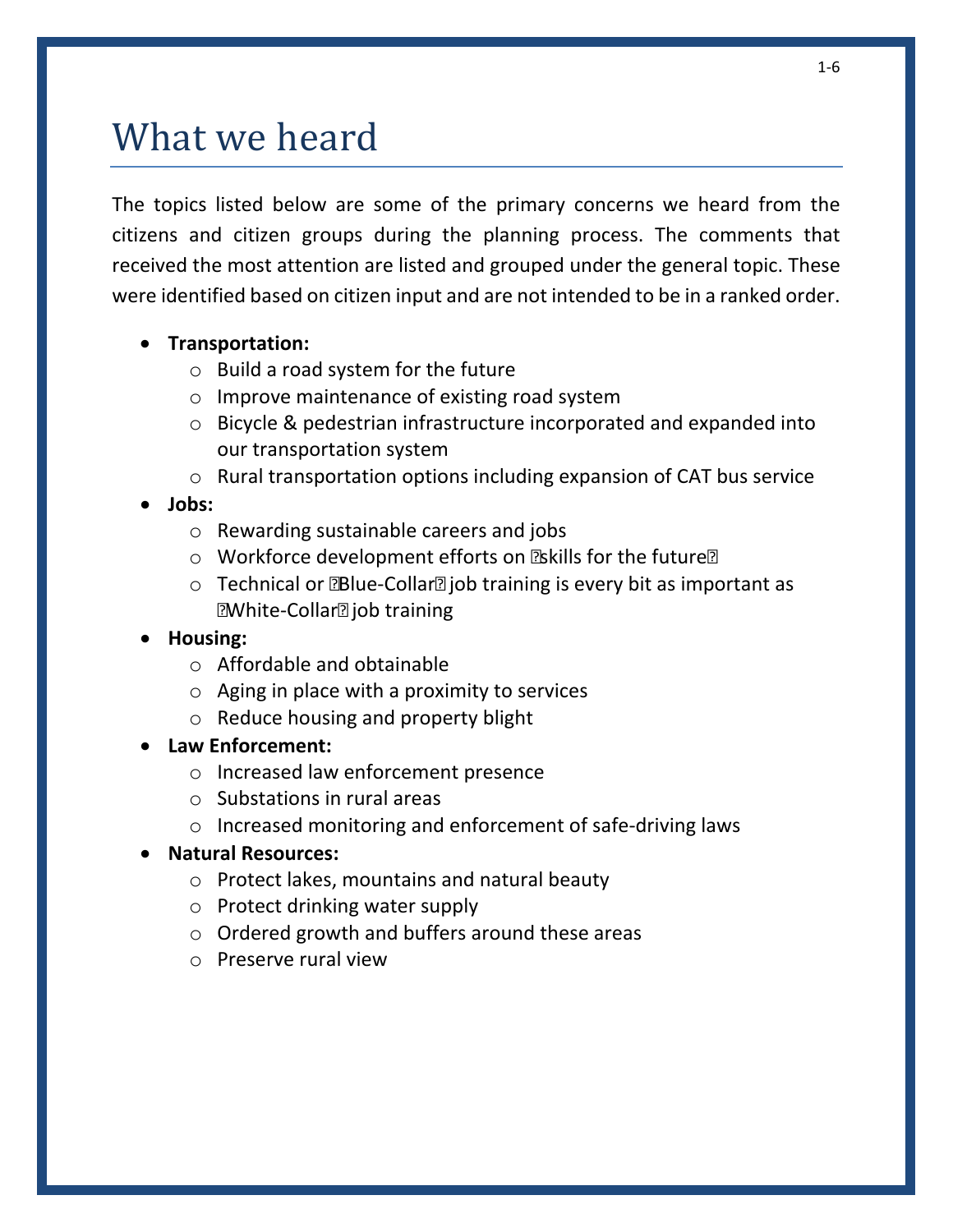- **Plan for Future:**
	- o Increase availability of high-speed internet access countywide
	- o Managing growth and protection for agricultural, commercial, community and residential development
	- o Sewer expansion
	- o Offer youth opportunities for personal and professional growth
- **Tourism:**
	- o Promote tourism
	- o Expand/maintain parks and recreational sites
	- o Promote shopping and sit-down restaurants.
	- o Review fee structure for sites and how those fees are distributed throughout the County and municipalities
	- o Expand entertainment options

#### • **Quality Development:**

- o Encourage citizen participation in process
- o Manage sprawl
- o Develop design standards and incentive to encourage
- o Major Corridor standards for safety and aesthetics
- o Facilitate municipality development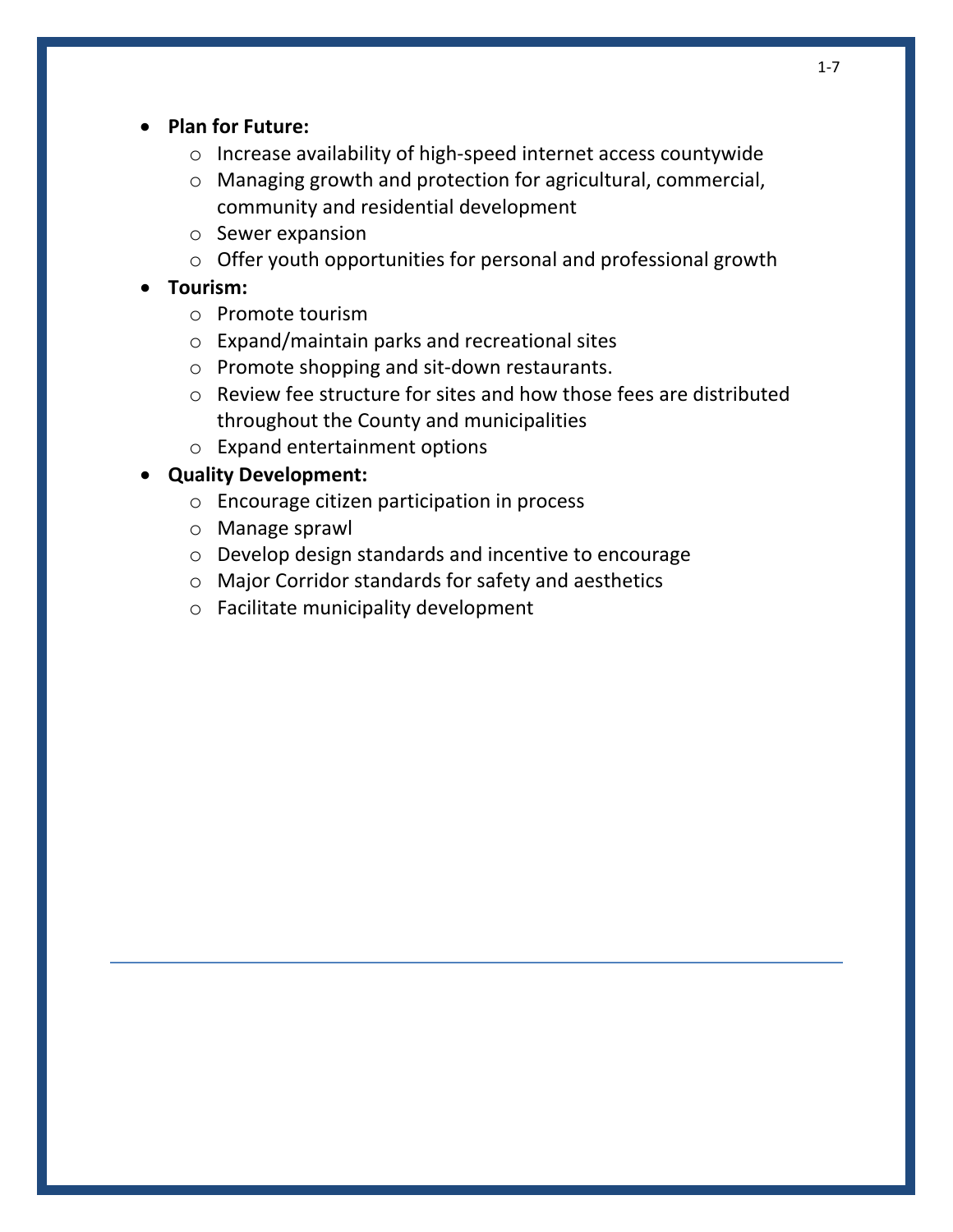### Elements

Each element is addressed listing objectives or strategies most commonly mentioned by citizens or citizen groups during the creation of the Plan. These were identified based on the frequency of citizen input and are not intended to be in a ranked order. The numbers represent an objective or strategy found in that element. The text following the number is a brief summary of the related objective or strategy.

The Comprehensive Plan is comprised of an Executive Summary, 10 Elements, or chapters, and an appendix of community input. These 10 Elements are:

- 1. Executive Summary
- 2. Population
- 3. Housing
- 4. Transportation
- 5. Community Facilities
- 6. Cultural Resources
- 7. Economic
- 8. Natural Resources
- 9. Priority Investment
- 10.Agricultural
- 11.Land Use

The numbering system is *Element.Goal.Objective.Strategy* For example; 2.2.2.2 is Population Element, Goal two, objective two, strategy two

#### **Population:**

- a) 2.1.2.4/2.2.2 Coordinate and develop programs with available agencies for quality education to include advanced training.
- b) 2.1.2/2.1.2.3/7.3.1.4 Seek opportunities for entertainment and recreation options for young adults and families.
- c) 2.2.1 Ensure access to adequate health care and preventative services.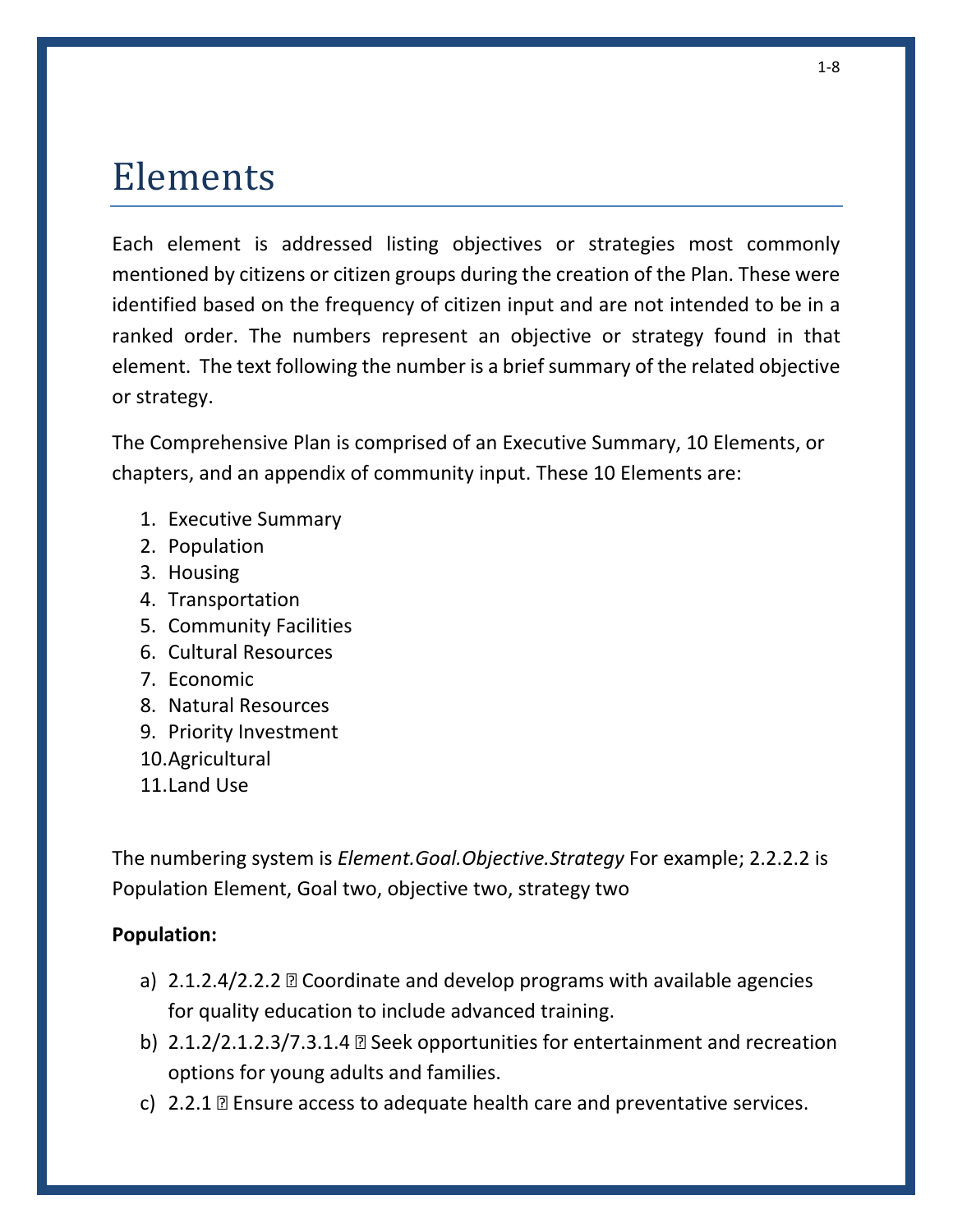d) 2.3.1 – Coordinate planning efforts among the county, municipalities and neighboring jurisdictions.

#### **Housing:**

- a) 3.1.2/3.1.2.2 Encourage housing development that will allow residents to "age-in-place" such as higher density, multi-family, assisted living and nursing facilities.
- b) 3.2.1.2/3.2.1.3 Develop housing options that are affordable for low- and middle-income families.
- c) 3.2.2.1 Expand water and sewer facilities for new residential development.
- d) 3.1.1.1 Development of a range of housing types to include single-family, multi-family developments and manufactured homes.

#### **Economic development:**

- a) 4.3.1.1/4.3.1 Promote the development of downtown retail and commercial markets.
- b) 4.3.2.4 Improve high speed internet access to all areas of the County.
- c) 4.1.1.3 Continue to develop the I-85 industrial corridor.
- d) 4.3.2.1 Support small business start-up and expansion and assist in clearing key steps in the development process.

#### **Cultural resources:**

- a) 5.1.1/5.1 Emphasize the importance of the historic and cultural resources of the County thru plans and ordinances.
- b) 5.3.1.1/5.3.2.3 Develop and promote tourism and recreation.
- c) 5.2.2.4 –Encourage volunteer involvement in cultural programming and civic groups.
- d) 5.1.2.4 Explore the reuse of the Utica Mill site.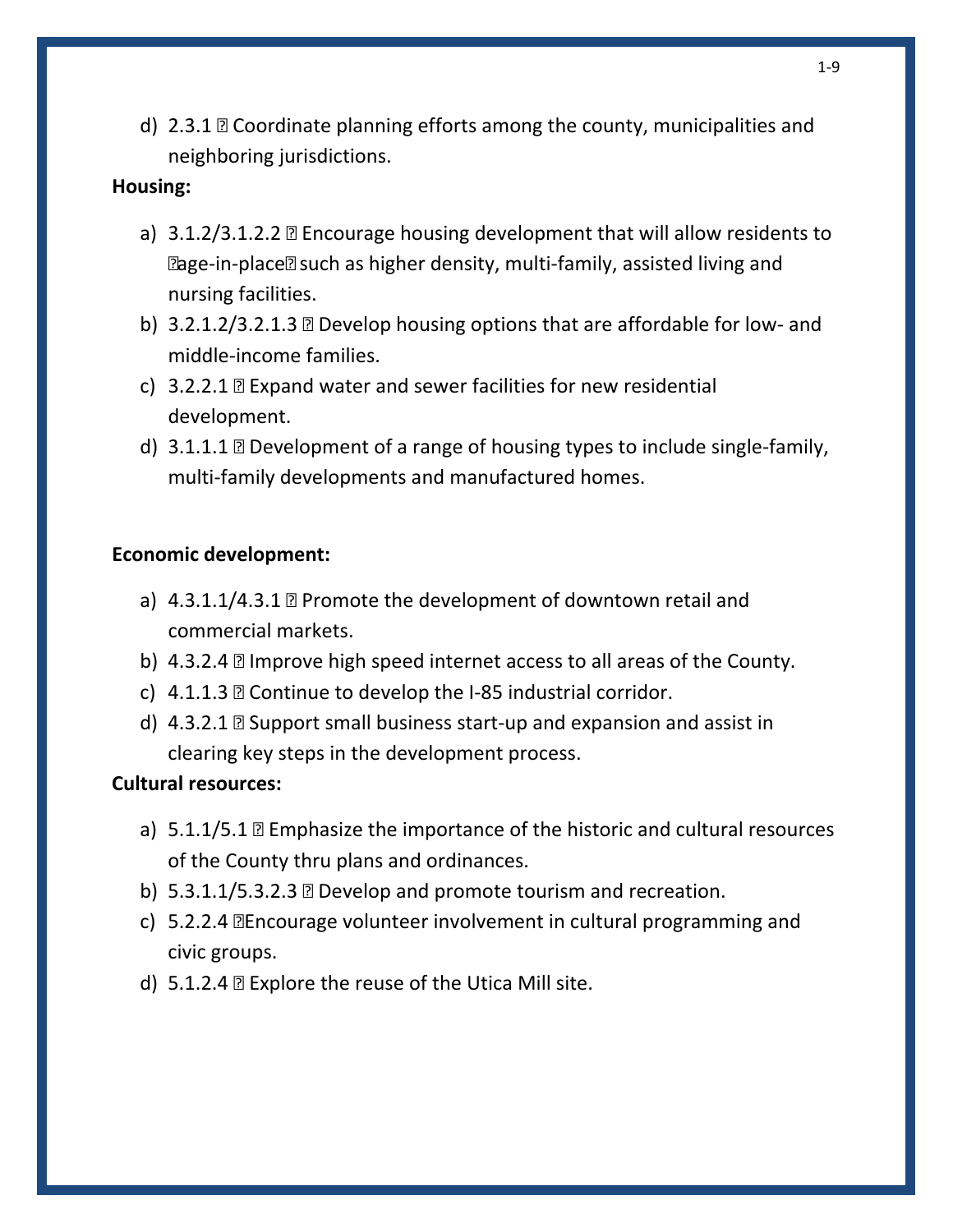#### **Natural resources:**

- a) 6.2.4.4 Promote programs to discourage littering; encourage litter pickup programs; review ordnances for littering.
- b) 6.2/6.2.1/6.2.3 Preserve, protect and enhance County's land resources.
- c) 6.2.3.1/6.2.3/6.2.4.3 Protect natural resources for recreational uses and develop opportunities for recreational access.
- d) 6.3.3.1/6.3.4.2 Adopt measures for erosion and sediment control to preserve watersheds around lakes.

#### **Community facilities:**

- a) 7.2.1.3 Expand and upgrade library facilities.
- b) 7.3.1.4 Explore ways to increase recreational opportunities for residents of all ages.
- c) 7.3.1.3 Evaluate, amend, and implement recreation plans as necessary.
- d) 7.3.1.1 Develop a Countywide greenway system and connect existing parks to enable safe cycling routes.

#### **Agriculture:**

- a) 8.1.2.7 Promote farm stands and farmers markets in rural and urban areas.
- b) 8.1.1.2 Support collaboration between landowners and the public in the development of plans for preservation of farmland and forests.
- c) 8.1.1.5 Support state legislation that links incentives to continue farming with controls preventing conversion of agricultural land to non-farm uses.
- d) 8.3/8.3.1 Ensure access to healthy, fresh food.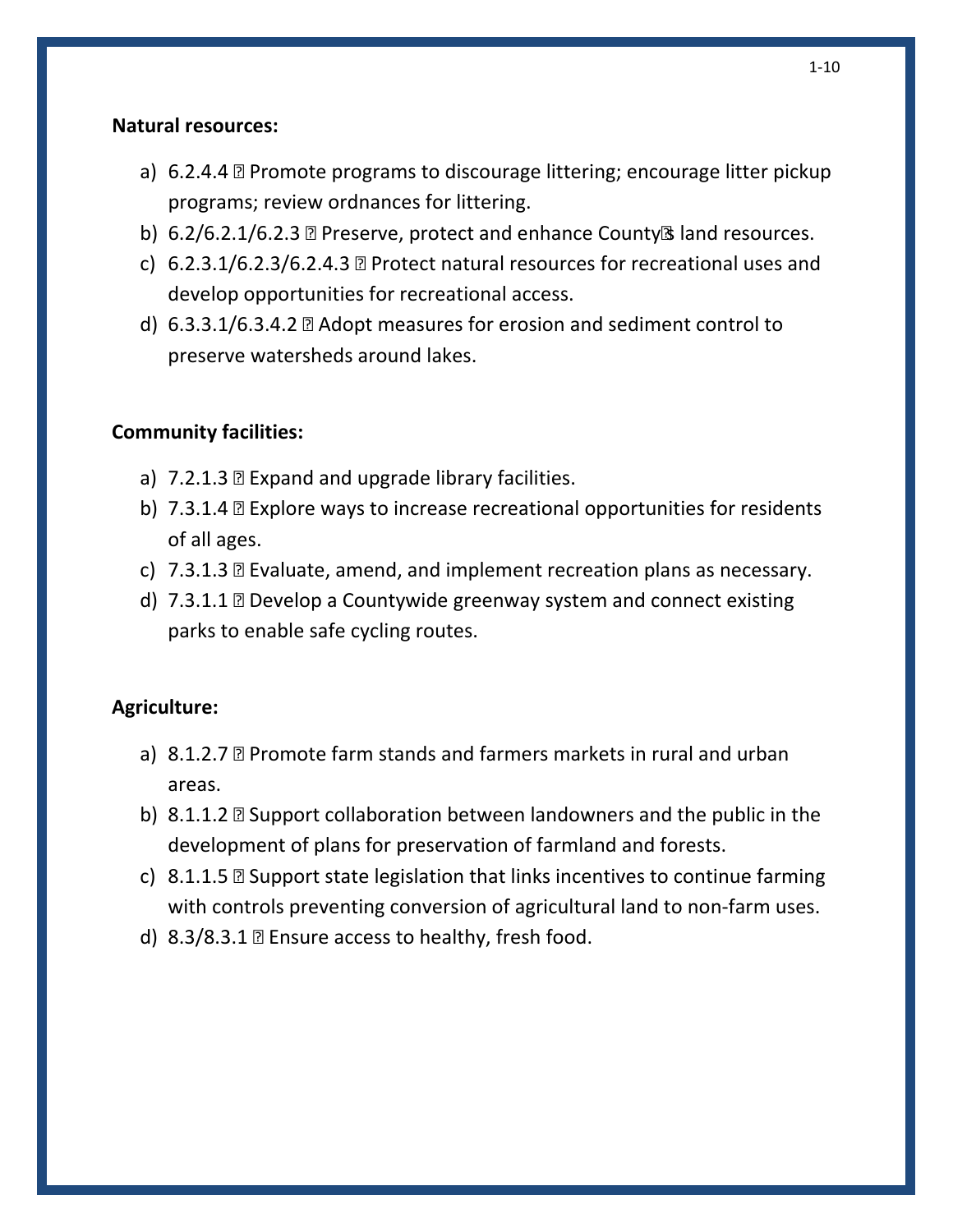#### **Transportation:**

- a) 9.2.1.2/9.2.1.1 Develop ongoing systematic road maintenance and upgrade program based on steady revenue sources.
- b) 9.3.2/9.3.2.1/9.3.2.2 Provide and maintain safe and accessible trails, sidewalks and bicycle lanes in appropriate areas.
- c) 9.2.1.7 Establish coordination and communication between local and state transportation departments.
- d) 9.2.1.4 Limit curb cuts in high traffic areas.

#### **Priority investment:**

- a) 10.1.1 Plan for and prioritize public infrastructure and facility's needs.
- b) 10.1.2.1 Encourage development that protects and preserves our natural resources.
- c) 10.1.2.9 Expand bicycle and pedestrian routes to allow for recreational and greater use of alternative forms of transportation.
- d) 10.1.2.3 Enhance access to affordable housing through both public and private cooperation.

#### **Land use:**

- a) 11.1.2.2. Coordinate urban/suburban development.
- b) 11.1.2.5. Use corridor overlays, design guidelines, and performance standards while respecting private property rights.
- c) 11.1.5.2. Work with developers and other public and private agencies and organizations to enable the revitalization of dilapidated and unsafe housing in declining residential areas.
- **d)** 11.1.4.3. Promote development consistent with the scenic character of S.C. Hwy. 11.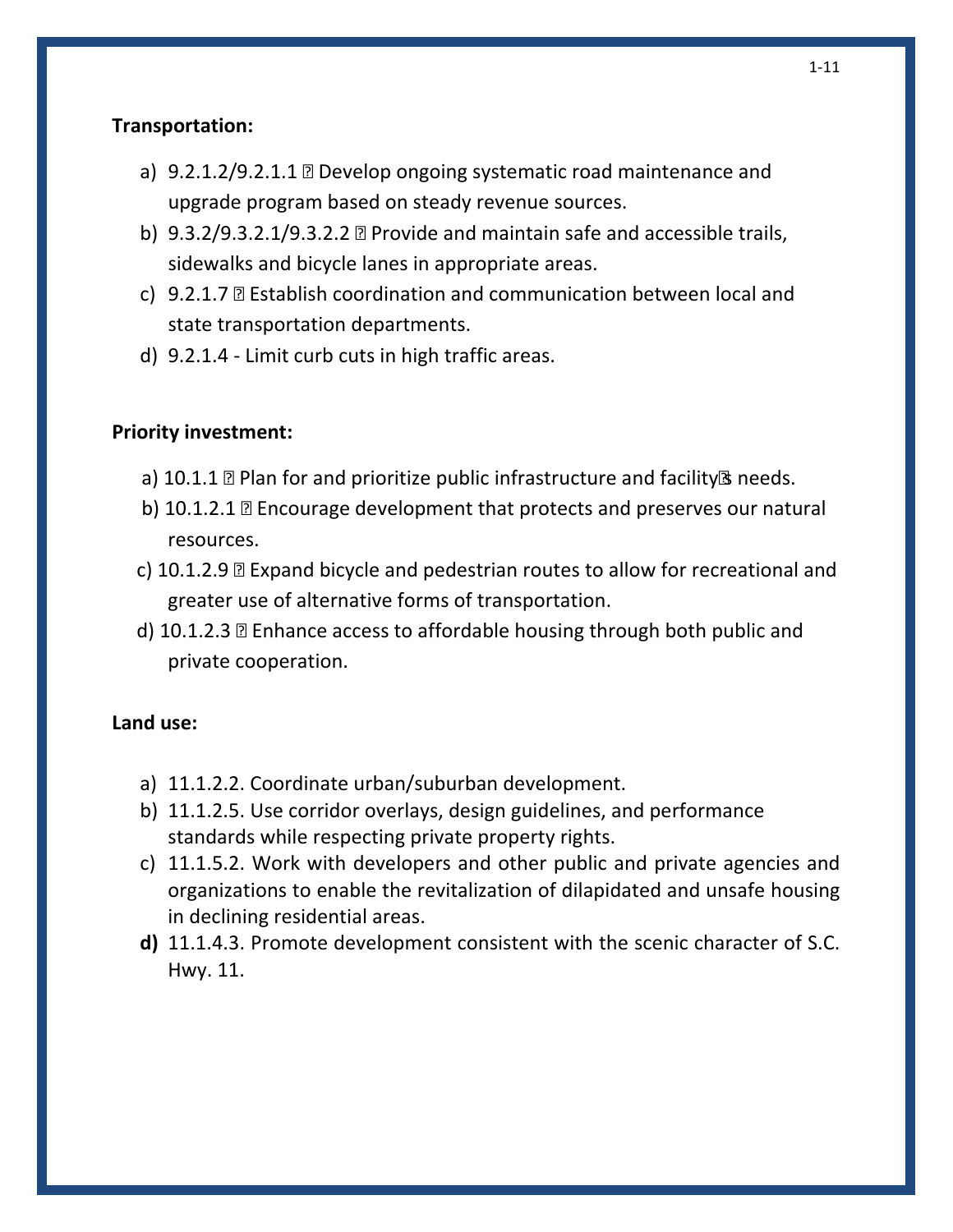## How to implement the Plan

Comprehensive Plan priorities should be an agenda item at the annual County Council strategic planning session. The County Administrator will present a priority list of Plan strategies, funding needed, progress goal timelines and estimated completion dates to County Council. These annual items for funding and completion will be taken directly from the Comprehensive Plan. Funding (and lead time for funding) is a critical component for priorities and will communicate to the citizens of the County that their priorities are being addressed each year, both objectively and financially.

Acceptance of priorities by County Council should be publicized to demonstrate the County's effort to address the citizens input to the Comprehensive Plan.

The County, along with other agencies, is listed in the Comprehensive Plan as an "Accountable Agencies". For the strategy to be effectively completed, all the listed agencies must devote the resources and cooperation to complete the strategy. It is the responsibility of the County staff (Administrator and department heads) to identify the individuals in these organizations who are accountable for "partnering" to accomplish the strategy.

The County Administrator should assign action items to department heads for coordination with the responsible individual in the "Accountable Agencies". The department heads should report at regular intervals on the expense status, timeline status of key goals and if help is needed with outside agencies.

The strategies noted as "On-Going" are projects, relationships and activities that should be reviewed by the planning commission and looked at dynamically and not held to a specific point in time. The strategies noted as "Annually" are projects, relationships and activities that may be linked to other organization's timelines and may need to be addressed on a yearly basis by the planning commission.